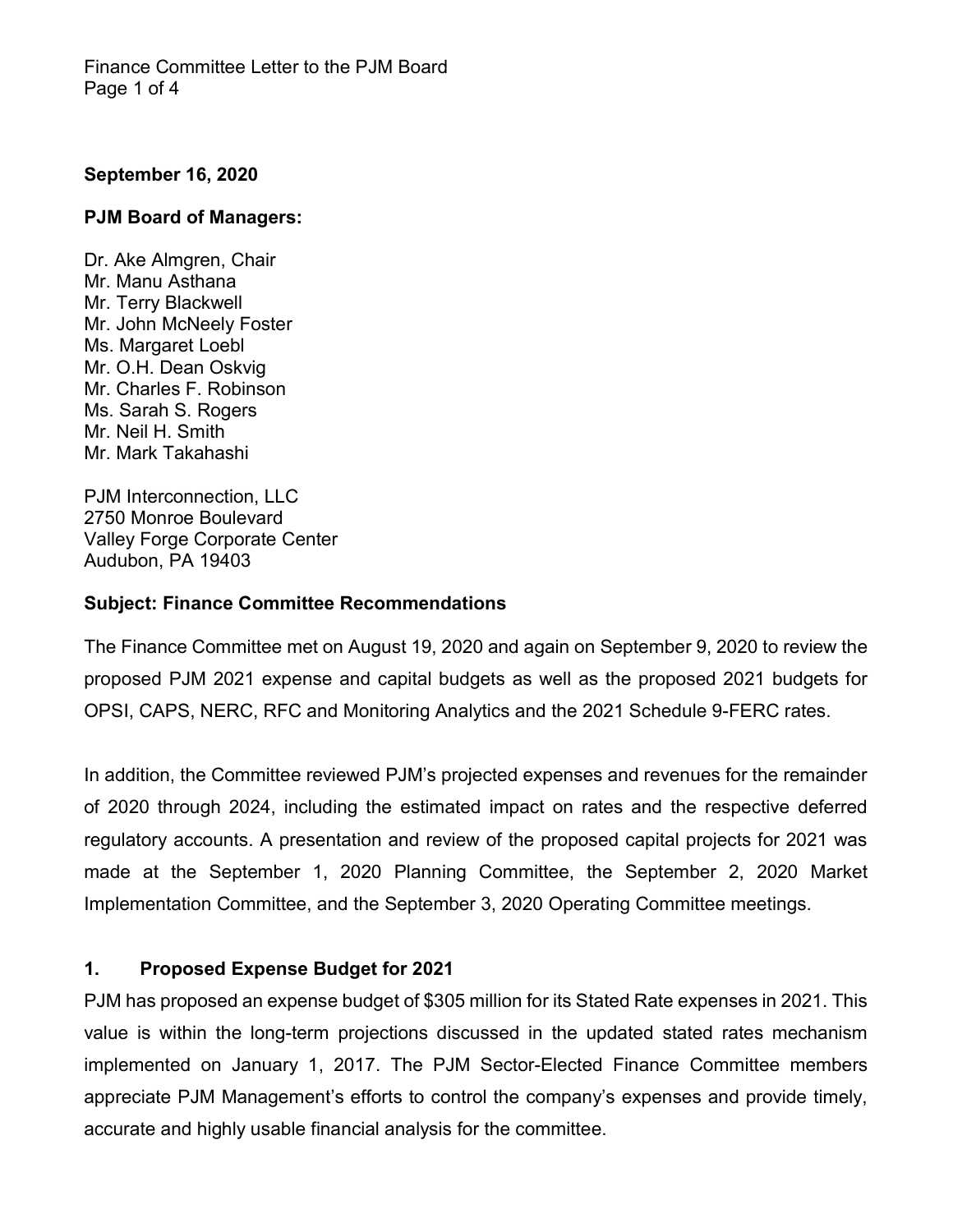For 2020, PJM proposed, and the PJM Board of Managers ("Board") approved, an expense budget of \$305 million. Current forecasts project PJM's actual expenses will be approximately \$287 million for 2020, which is \$18 million below the original budget. The Sector-Elected representatives of the PJM Finance Committee recommend that the Board accept the proposed 2021 expense budget while encouraging PJM Management to continue to seek and sustain cost-saving initiatives that enhance efficiency, reliability, and effectiveness of PJM markets.

# **2. Proposed 2021 Capital Budget**

PJM has proposed a capital budget for 2021 of \$40 million. This budget is equal to the 2020 budget. This aligns with the long-term projections discussed in connection with the updated stated rates mechanism implemented on January 1, 2017. The Sector-Elected representatives of the PJM Finance Committee recommend that the Board accept the proposed \$40 million capital budget for 2021.

# **3. Proposed Schedule 9-FERC Rate for 2021**

PJM has proposed a Schedule 9-FERC rate of \$0.0948 per MWh of load for 2021 relative to PJM's projected transmission usage of 802 terawatt-hours for 2021. This represents a \$0.0201 per MWh of load increase in cost from the 2020 Schedule 9 FERC rate. The 2020 Schedule 9- FERC rate is \$0.0783 per MWh. The Sector-Elected representatives of the PJM Finance Committee recommend that the Board accept the proposed rate.

# **4. Proposed Schedule 9-OPSI Rate for 2021**

OPSI presented its approved budget of \$986,500 for 2021. This represents a \$64,000 or 6.9% increase from the 2020 OPSI budget. Any OPSI budget increase in excess of 15% requires FERC review and approval. Since the proposed 2021 OPSI budget increase is below the FERC approval requirement identified in Schedule 9-OPSI, the Sector-Elected Representatives of the PJM Finance Committee recommend that the Board accept the proposed budget.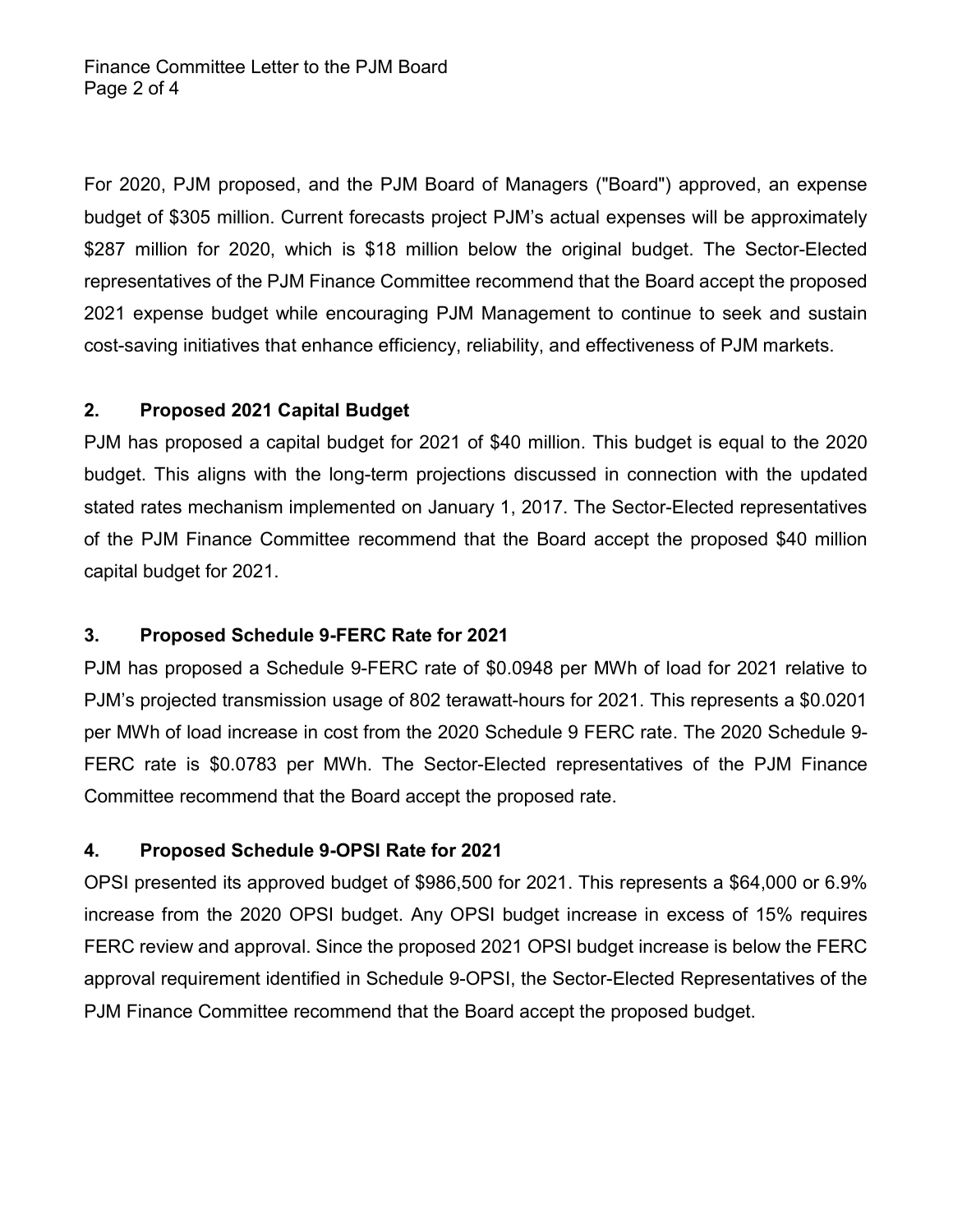### **5. Proposed Schedule 9-CAPS Rate for 2021**

CAPS presented its budget of \$551,787 for 2021. This is an increase of \$37,839 or 7.4%. Any CAPS budget increase in excess of 7.5% requires FERC review and approval. Since the proposed 2021 CAPS budget increase is below the FERC approval requirement identified in Schedule 9-CAPS, the Sector-Elected Representatives of the PJM Finance Committee accept the CAPS budget for 2021.

### **6. Proposed Schedule 9-MMU Rate for 2021**

The 2021 Monitoring Analytics' proposed budget is \$14.4 million, a \$0.3 million or 2.0% decrease from the 2020 original budget and a \$1.7 million or 13.4% increase from the current projected costs for 2020. The Sector-Elected Representatives of the PJM Finance Committee recommend that the Board accept the Monitoring Analytics' budget for 2021.

# **6. Proposed Schedule 10 for NERC and RFC 2021 Budgets**

The NERC 2021 assessment to PJM members is proposed at \$10.8 million. The RF 2021 assessment to PJM members is proposed at \$17.1 million. These amounts represent approximately 2.7% reduction and 1.8% increase, respectively, from the 2020 budget for both the NERC and RFC assessments. The Sector-Elected Representatives of the PJM Finance Committee accept the NERC and RFC budgets.

### **7. Comments**

The Finance Committee protocols continue to work well and foster collaborative efforts with PJM Management, the Board members, and the Sector-Elected Finance Committee representatives. This includes both the organization of the annual Finance Committee plan, the materials and presentation of information, additional responses to supplemental requests, independent financial analysis, and PJM's annual SOC 1 audits. The Finance Committee recommends continued focus on PJM Management's optimization of expenses and costs, consistent with the objective of PJM providing sound, reliable, efficient, and effective operations, while recognizing and adopting the potentially significant synergistic impacts of new technology deployment on the overall costs and effectiveness of PJM.